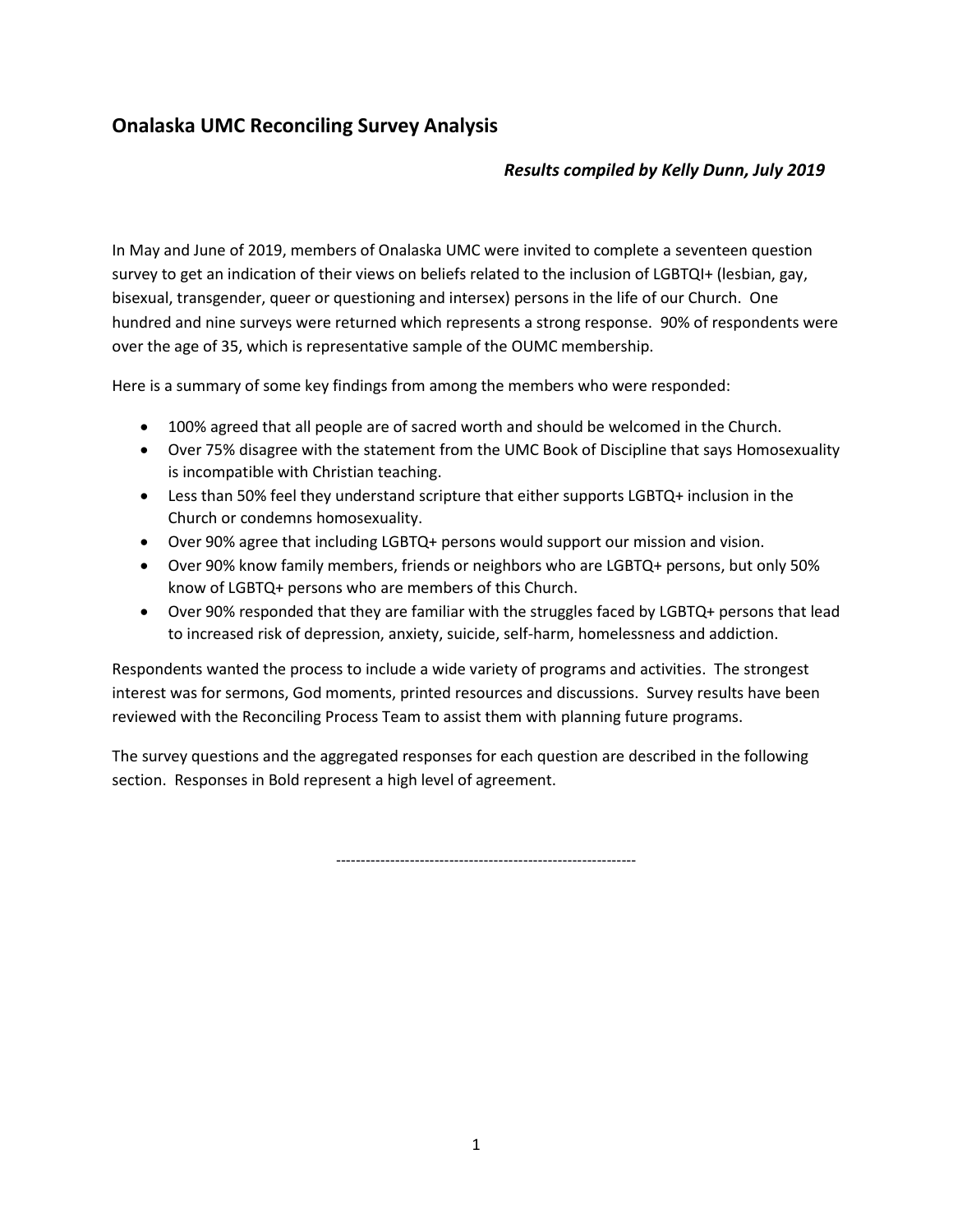## **Confidential Onalaska UMC Reconciling Survey** (with results from 109 responses)

Recently, Onalaska UMC's Church Council voted 14-0 (one abstention) to begin the process of becoming a Reconciling church. The Reconciling Ministries Network (http://rmnetwork.org) consists of United Methodist Churches which have carefully studied the issue of LGBTQ+ (lesbian, gay, bisexual, transgender, queer) inclusion and have formally adopted statements welcoming LGBTQ+ people in the life of the church.

The process invites congregation members to participate in several months of education and discussion, including sermons, small groups, book studies, etc. At the conclusion of the process, a church conference will be held so that all members can vote on the reconciling statement.

As our church begins this inquiry, please complete this survey to help us discern what educational and discussion opportunities will be helpful.

*CIRCLE the response that reflects your agreement with each statement:* 

| • Agree & somewhat | $\bullet$ Disagree & | • Undecided |
|--------------------|----------------------|-------------|
| agree              | somewhat disagree    |             |

- A. All people are of sacred worth and should be welcomed in the church, as stated in The United Methodist Church's guiding Book of Discipline.
	- a. **100% agree** 0% disagree 0% undecided
- B. Homosexuality is incompatible with Christian teaching, and the church should prohibit same-sex weddings and homosexual clergy, as also stated in the Book of Discipline.
	- a. 16% agree **77% disagree** 7% undecided
- C. I understand which bible verses are used to support full LGBTQ+ inclusion in church (as members, leaders, clergy, and marriage) and different ways they are interpreted.
	- a. 43% agree 27% disagree 30% undecided
- D. I understand which bible verses are used to condemn homosexuality, and different ways they are interpreted.
	- a. 40% agree 33% disagree 26% undecided
- E. The mission of Onalaska UMC to "make disciples of Jesus Christ for the transformation of the world" could be accomplished better if we include LGBTQ+ people.
	- a. **91% agree** 7% disagree 2% undecided
- F. Including LGBTQ+ would help us fulfill our vision to "love unconditionally; prepare our hearts, minds & hands; serve in all the ways we can; and celebrate God in all we do."
	- a. **93% agree** 5% disagree 2% undecided
- G. I am currently aware of or personally know LGBTQ+ people who are members of Onalaska UMC.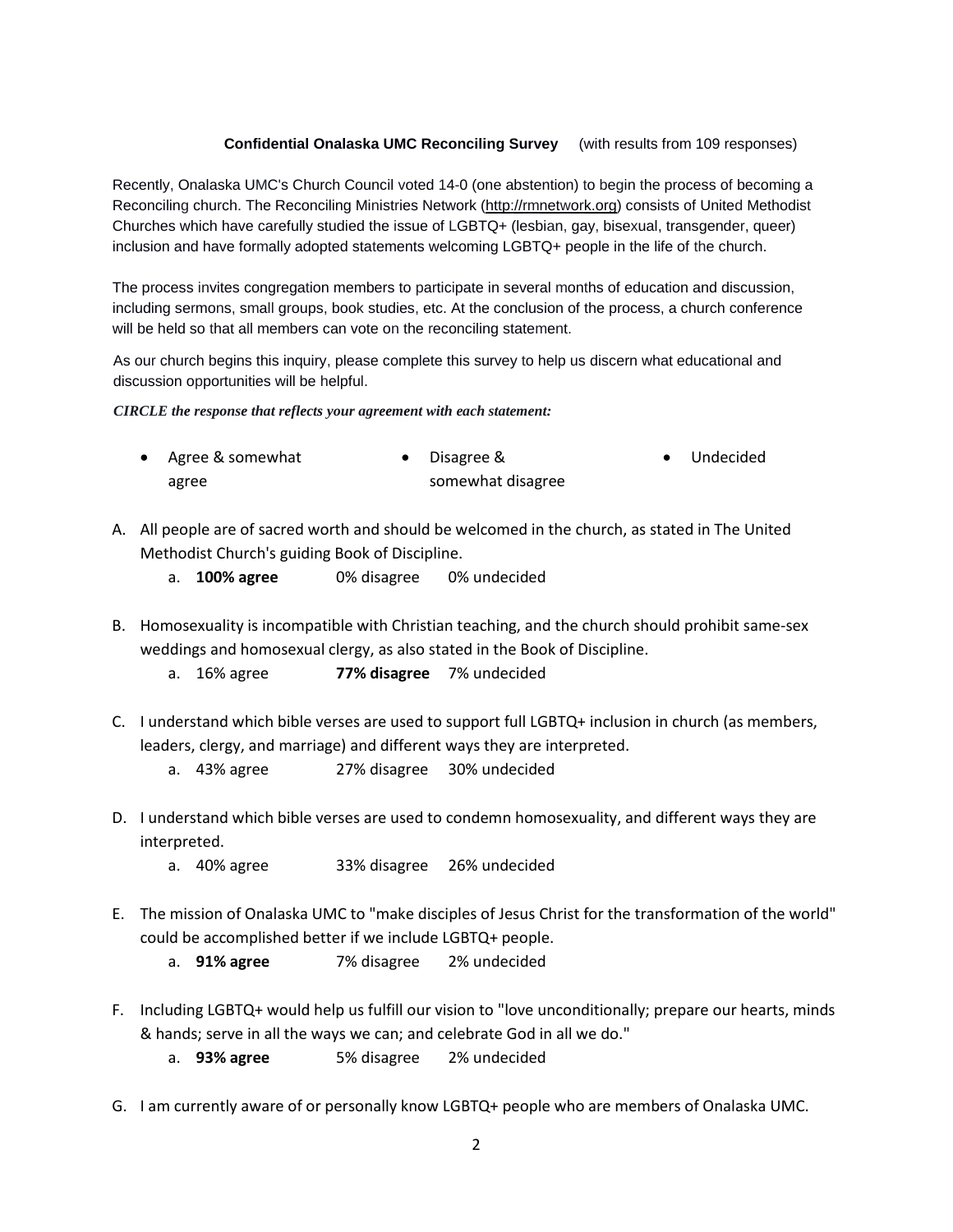- a. 50% agree 31% disagree 9% undecided
- H. I am currently aware of or personally know family members, neighbors, or friends who are LGBTQ+.
	- a. **91% agree** 7% disagree 2% undecided
- I. I understand the language of this discussion (lesbian, gay, bisexual, transgender, intersex, cisgender) and the use of preferred personal pronouns such as he/she/they.
	- a. **80% agree** 17% disagree 3% undecided
- J. I understand changes in the general culture of America both in favor of and against LGBTQ+ people. a. **88% agree** 4% disagree 8% undecided
- K. I understand current scientific knowledge and research on sexuality and gender identity.
	- a. 71% agree 12% disagree 17% undecided
- L. I am familiar with the struggles faced by LGBTQ+ youth and adults, including increased risk of depression, anxiety, suicide, self-harm, homelessness, and addiction.
	- a. **93% agree** 2% disagree 5% undecided
- M. I am interested in learning more about this topic and would participate in opportunities to educate myself and engage in discussion with other OUMC members.
	- a. 62% agree 12% disagree 26% undecided
- N. My thoughts, beliefs, or opinions on the inclusion or exclusion of LGBTQ+ people at OUMC are open to change if I learn new information or ways of interpreting scripture.
	- a. 49% agree 32% disagree 19% undecided

I would make use of these educational opportunities (clrcle all that apply)

| $\bullet$ | Sermons              | 53% |           | <b>Discussions</b>     | 50% |
|-----------|----------------------|-----|-----------|------------------------|-----|
| $\bullet$ | <b>God Moments</b>   | 52% |           | Videos                 | 29% |
|           | $\bullet$ 1 & Dones  | 34% | $\bullet$ | <b>Print Resources</b> | 50% |
| $\bullet$ | <b>Bible Studies</b> | 27% |           | Wes Resources          | 24% |
| $\bullet$ | <b>Book Studies</b>  | 20% |           |                        |     |

- O. I can be a member of a congregation that does not completely agree with my beliefs about God, interpretation of scripture, preferences for worship, or leadership priorities.
	- a. 56% agree 23% disagree 21% undecided
- P. I would leave Onalaska UMC if the majority of congregation members decided to "reconcile" and welcome LGBTQ+ neighbors as members and leaders.